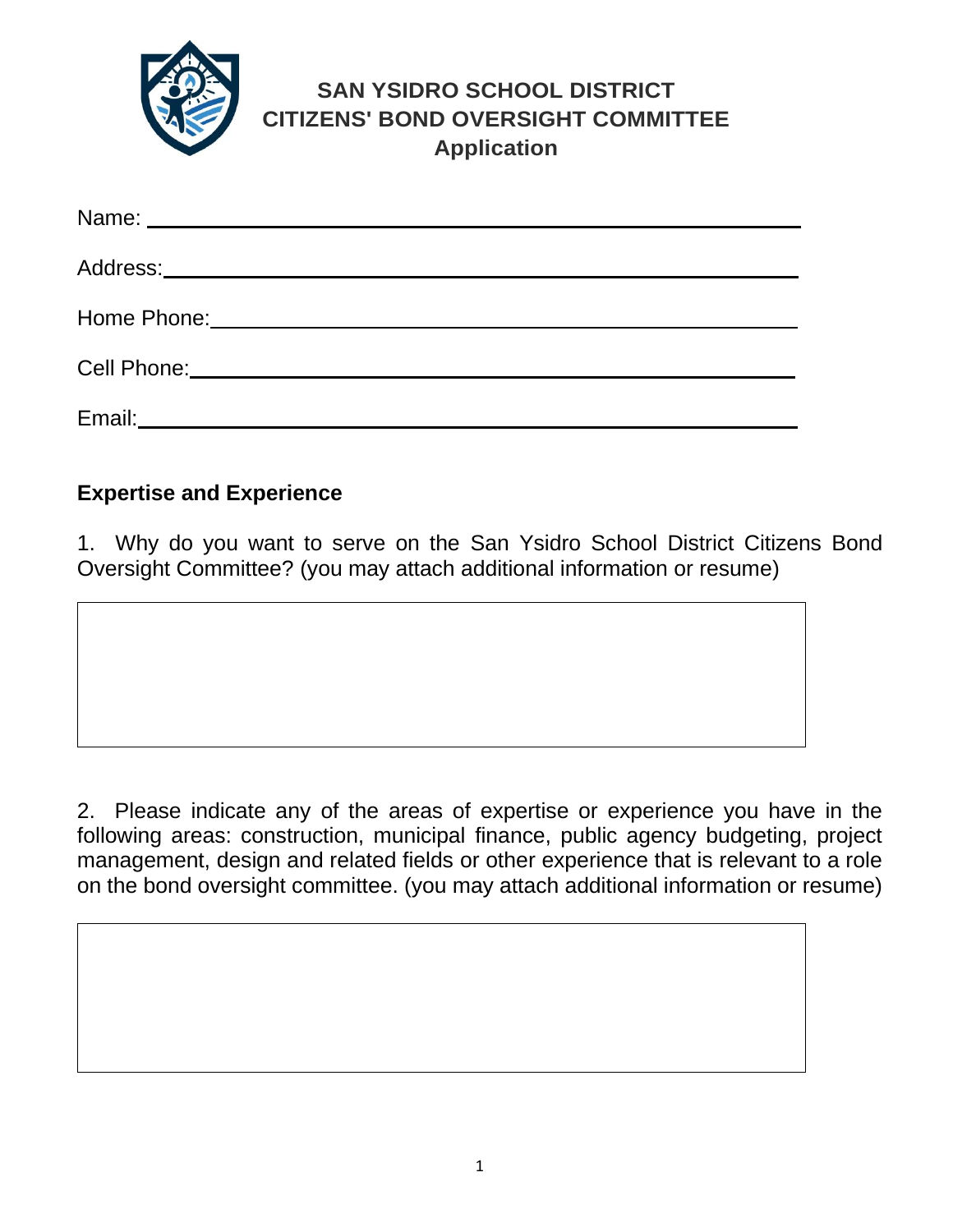3. Do you have any special area of expertise or experience that you would think would be helpful to the Committee? (you may attach additional information or resume)

4. If you have served on other school district, city or community committees please list and briefly describe your role.

5. I would be able to represent the following constituencies in the District (check all that apply): Current vacancies:

 $\square$  Parent or Guardian of a student enrolled in District Child's Name and School: University of the University of Child's Name and School:

Child's Name and School:

 $\Box$  Parent or Guardian of a student enrolled in District and active in a Parent-Teacher Organization Organization:

Child's Name and School: Child's Name and School:

| <b>Child's Name and School:</b> |  |
|---------------------------------|--|
|                                 |  |

- 1. Are you an employee of the District?
	- □ Yes
	- $\Box$  No